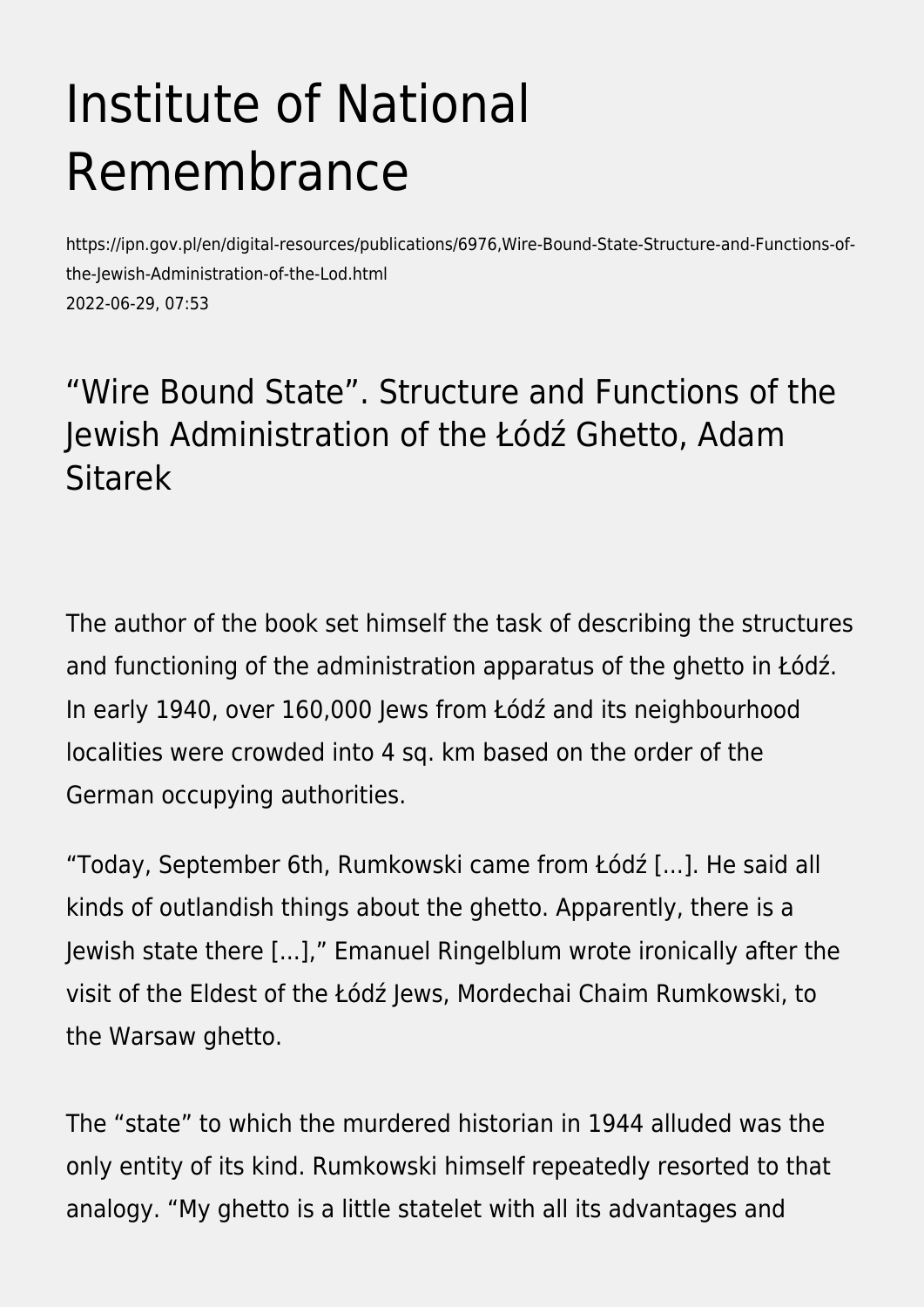disadvantages," he said to the representatives of Łódź Landsmannschaft during one of his visits in the Warsaw ghetto. In the area of four square kilometers, where at the beginning of 1940 over 160,000 Jews from Łódź and the surrounding territory were forcibly resettled on the orders of the occupying German authorities, a new body was formed with an extensive administrative apparatus. The author of this volume has taken upon himself to describe its structure and function.

(Excerpt from the Introduction)

ISBN 978-83-8098-253-6; The Institute of National Remembrance, 2017,

hardback, B5 format

## Downloads

[Wire Bound State PDF \(pdf, 34.3 MB\) 28.01.2021 14:09](https://ipn.gov.pl/download/2/31277/WireBoundStatePDF.pdf) [Wire Bound State CONTENTS \(pdf, 244.34 KB\) 28.01.2021 14:09](https://ipn.gov.pl/download/2/31280/WireBoundStateCONTENTS.pdf)

## Opcje strony

- **[Print](https://ipn.gov.pl/javascript:winopen() [this page](https://ipn.gov.pl/javascript:winopen()**
- [Generate PDF](https://ipn.gov.pl/en/digital-resources/publications/6976,Wire-Bound-State-Structure-and-Functions-of-the-Jewish-Administration-of-the-Lod.pdf) [of this page](https://ipn.gov.pl/en/digital-resources/publications/6976,Wire-Bound-State-Structure-and-Functions-of-the-Jewish-Administration-of-the-Lod.pdf)
- **[Notify](https://ipn.gov.pl/en/powiadom/6976,dok.html?poz=digital-resources/publications&drukuj=window) [about this page](https://ipn.gov.pl/en/powiadom/6976,dok.html?poz=digital-resources/publications&drukuj=window)**
- Share this article

[Share](https://www.facebook.com/sharer/sharer.php?u=https://ipn.gov.pl/en/digital-resources/publications/6976,Wire-Bound-State-Structure-and-Functions-of-the-Jewish-Administration-of-the-Lod.html) [on Facebook](https://www.facebook.com/sharer/sharer.php?u=https://ipn.gov.pl/en/digital-resources/publications/6976,Wire-Bound-State-Structure-and-Functions-of-the-Jewish-Administration-of-the-Lod.html)

[Share](https://twitter.com/share) [on Twitter](https://twitter.com/share)